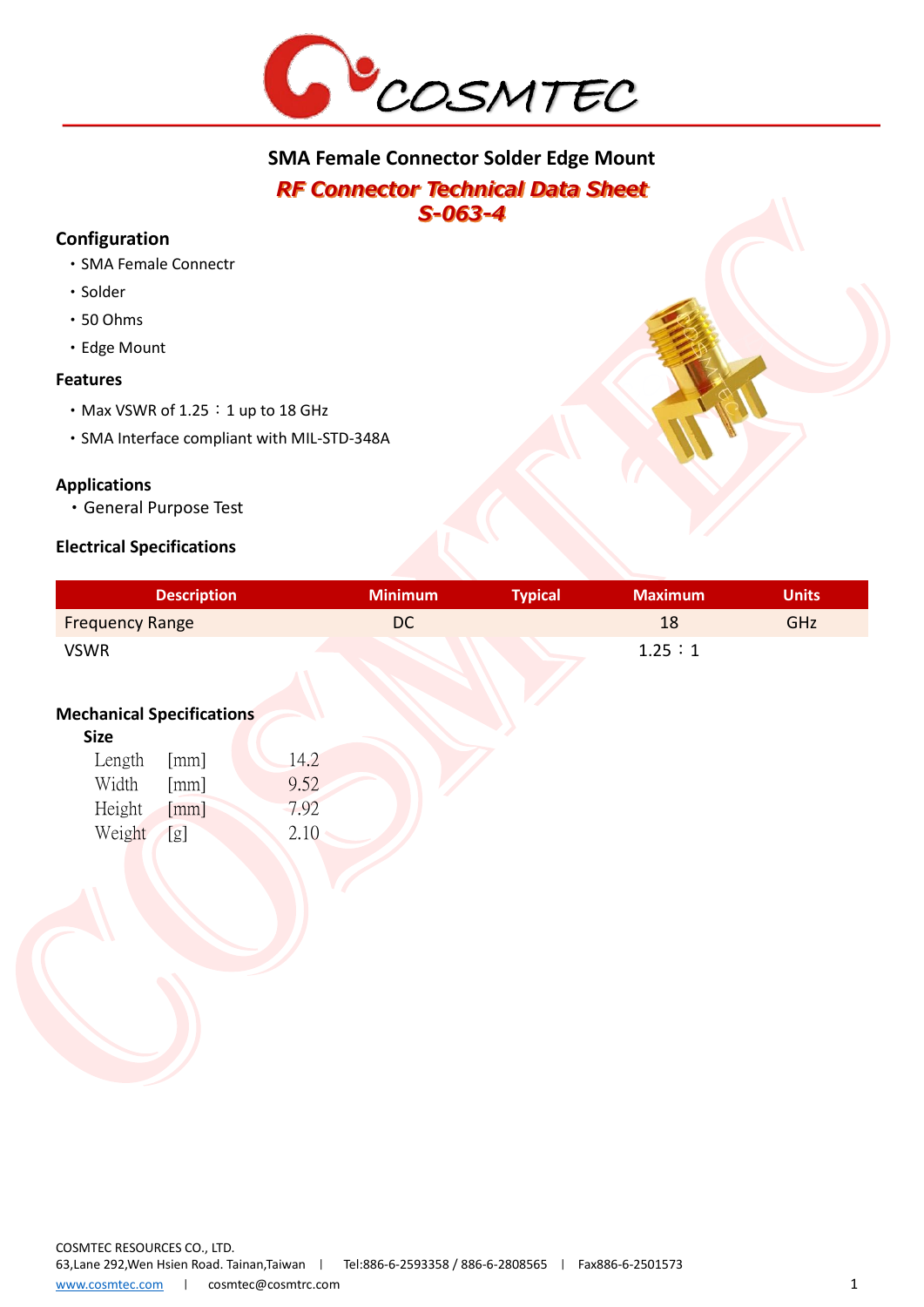

# **SMA Female Connector Solder Edge Mount** *RF Connector Technical Data Sheet S-063-4*

#### **Weight**

| <b>Description</b>             | <b>Connector</b>  |  |
|--------------------------------|-------------------|--|
| <b>Type</b>                    | <b>SMA Female</b> |  |
| Polarity                       | Standard          |  |
|                                | MIL-STD-348A      |  |
| <b>Interface Specification</b> | MIL-C-39012       |  |
| <b>Mating Cycles</b>           | 500               |  |

#### **Material Specifications**

| <b>Connector 1</b>      |                |  |  |
|-------------------------|----------------|--|--|
| <b>Material</b>         | <b>Plating</b> |  |  |
| <b>SMA Female</b>       |                |  |  |
| <b>Beryllium Copper</b> | Gold           |  |  |
| <b>PTFE</b>             |                |  |  |
| <b>Brass</b>            | Gold           |  |  |
|                         |                |  |  |

## **Environmental Specifications**

**Temperature**

Operating Range -60 to +165 deg C

## **Compliance Certifications**

• RoHS Compliant Yes

# **Plotted and Other Data**

Notes: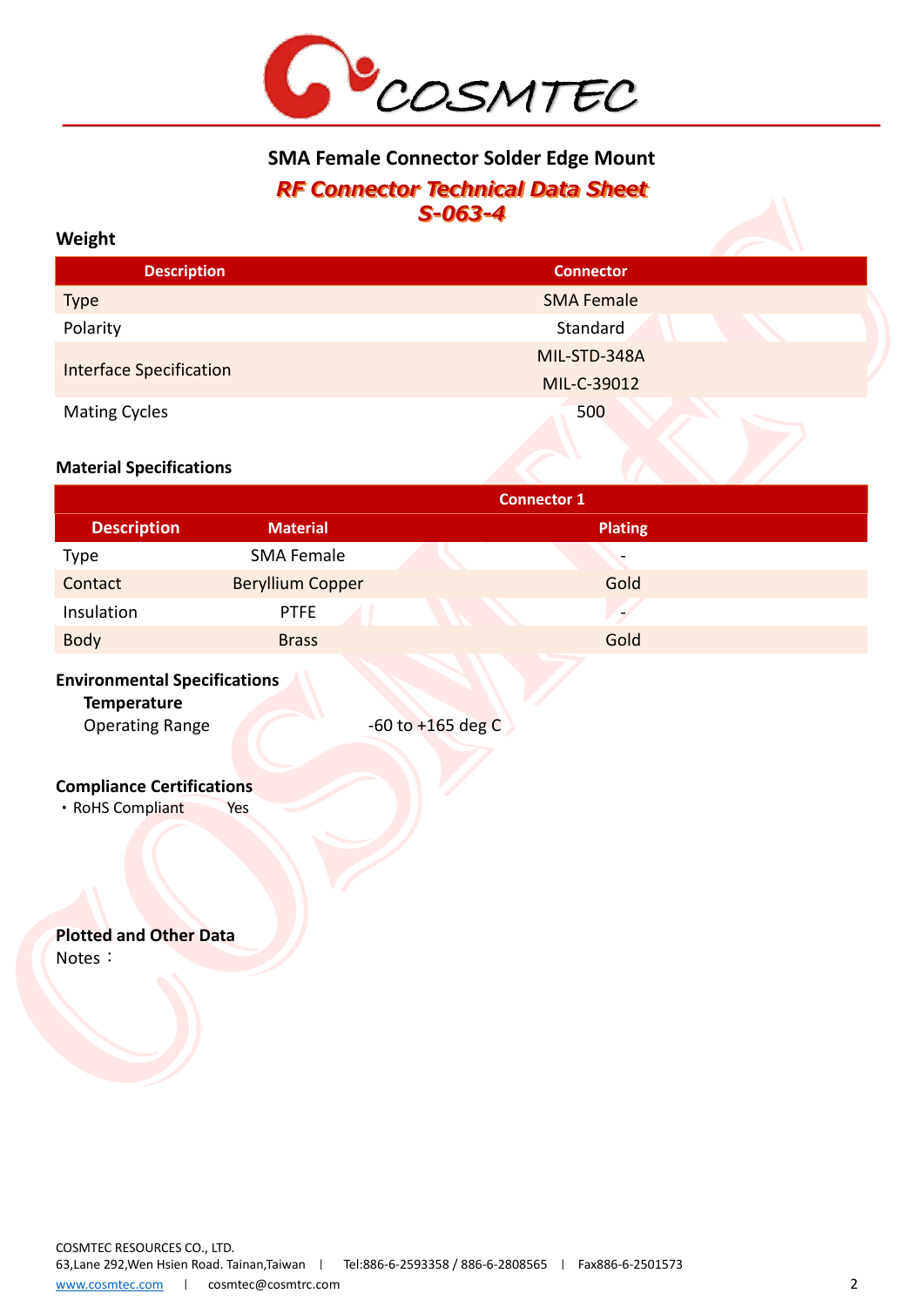

# **SMA Female Connector Solder Edge Mount** *RF Connector Technical Data Sheet S-063-4*